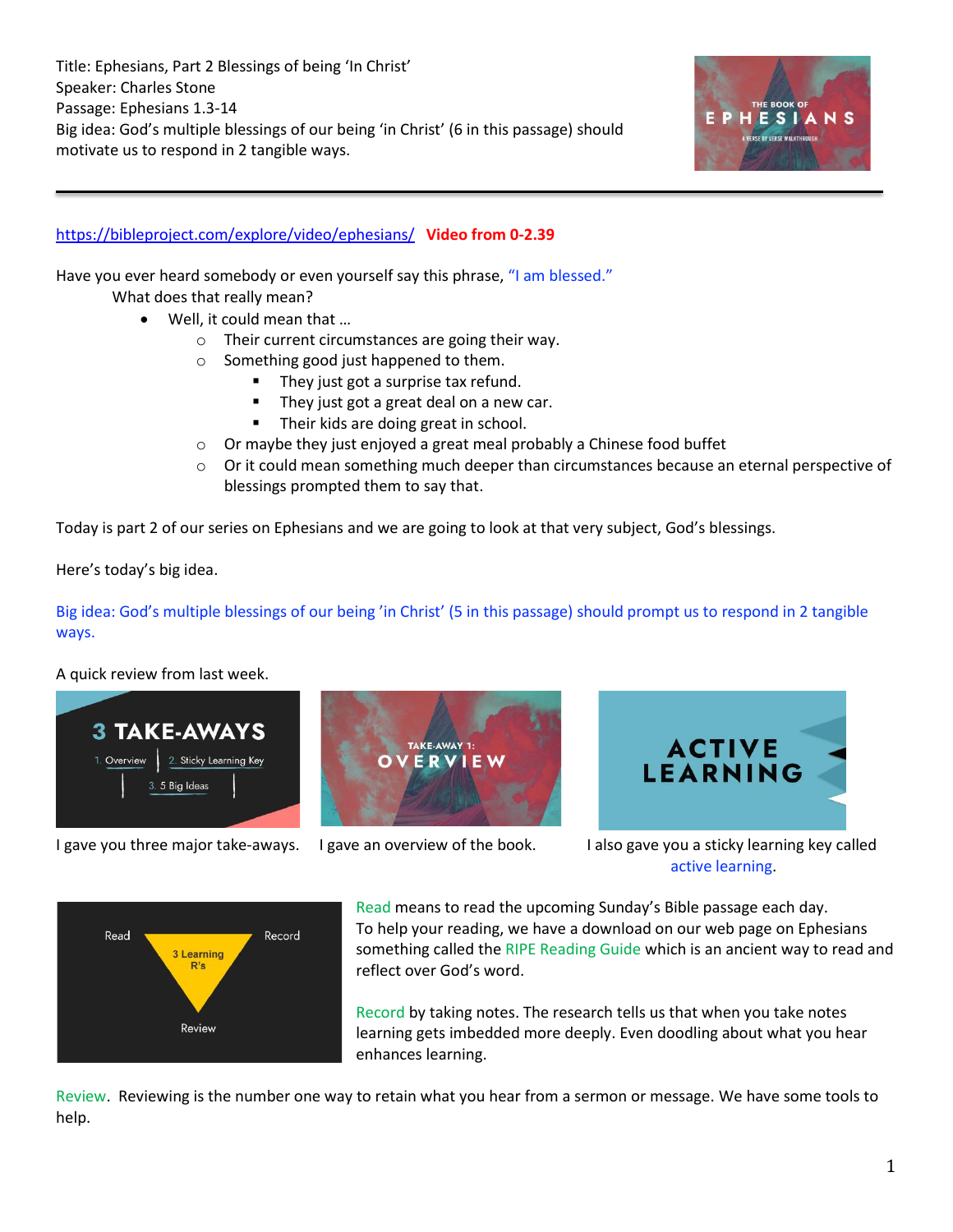Also, we have this little business card with a QR code that you can get as you come in or as you leave and scan it with your phone and it will take you right to the Ephesians page with these resources I just mentioned, plus…

- o videos of prior messages
- o an electronic copy of today's notes for notetaking
- o full transcripts of the sermons
- o other recommended resources and downloads.



The code is the same each week so don't need a new card each week but feel free to take one each week if you want one. So, when you come in, you can get the card, scan the QR code with your phone and even download that Sunday's sermon notes if you want to take notes on your phone or ipad with some PDF markup app.

Finally, we also are selling some message notes binders: you can purchase one of these at the welcome center on the cheap. We three hole punch the notes so you can keep them in the notebook plus there are a few more goodies in the notebook as well.

## Now let's read Eph 1.3-14

*Eph. 1:3 Praise be to the God and Father of our Lord Jesus Christ, who has blessed us in the heavenly realms with every spiritual blessing in Christ. <sup>4</sup> For he chose us in him before the creation of the world to be holy and blameless in his sight. In love <sup>5</sup> he predestined us to be adopted as his sons through Jesus Christ, in accordance with his pleasure and will— <sup>6</sup> to the praise of his glorious grace, which he has freely given us in the One he loves. <sup>7</sup> In him we have redemption through his blood, the forgiveness of sins, in accordance with the riches of God's grace <sup>8</sup> that he lavished on us with all wisdom and understanding. <sup>9</sup> And he made known to us the mystery of his will according to his good pleasure, which he purposed in Christ, <sup>10</sup> to be put into effect when the times will have reached their fulfillment—to bring all things in heaven and on earth together under one head, even Christ. <sup>11</sup> In him we were also chosen, having been predestined according to the plan of him who works out everything in conformity with the purpose of his will, <sup>12</sup> in order that we, who were the first to hope in Christ, might be for the praise of his glory. <sup>13</sup> And you also were included in Christ when you heard the word of truth, the gospel of your salvation. Having believed, you were marked in him with a seal, the promised Holy Spirit, <sup>14</sup> who is a deposit guaranteeing our inheritance until the redemption of those who are God's possession—to the praise of his glory.*

Paul is caught up in this amazing reality of knowing God and verses 3-14 in the original Greek are one long sentence. We see the work of all three persons in the Trinity. Paul uses a tool in rhetoric (the art of persuasiveness) at that time which used these long sentences and repeated ideas in them.

In this one long sentence he repeats some ideas like praise be to God and in Christ. The purpose of this style of communication was to get the audience caught up in the love, wonder and praise of God and evoking deep affection and emotion for the Lord as they thought about what he has done for them, and for us to. And in this long sentence, punctuation like a comma was placed where a person would have to stop and take a breath. And the piling up of all these phrases gave a sense of rhythm that the audience could get caught up in and anticipate.

So, Paul is caught up in the incredible generosity of God as he writes about blessing after blessing.

## Eph. 1:3 Praise be to the God and Father of our Lord Jesus Christ, who has blessed us in the heavenly realms with every spiritual blessing in Christ.

'Heavenly realms' means fitted to prepare us for heaven or the immaterial realm, the unseen universe. Although we temporarily live on earth, spiritually we live in this heavenly realm.

In the OT the blessings were primarily material like flocks, crops, and influence. In the NT, however, the new covenant, Jesus does take care of us materially, but the overwhelming blessings and promises are spiritual in nature, he enriches our souls. These spiritual blessings have their source in God.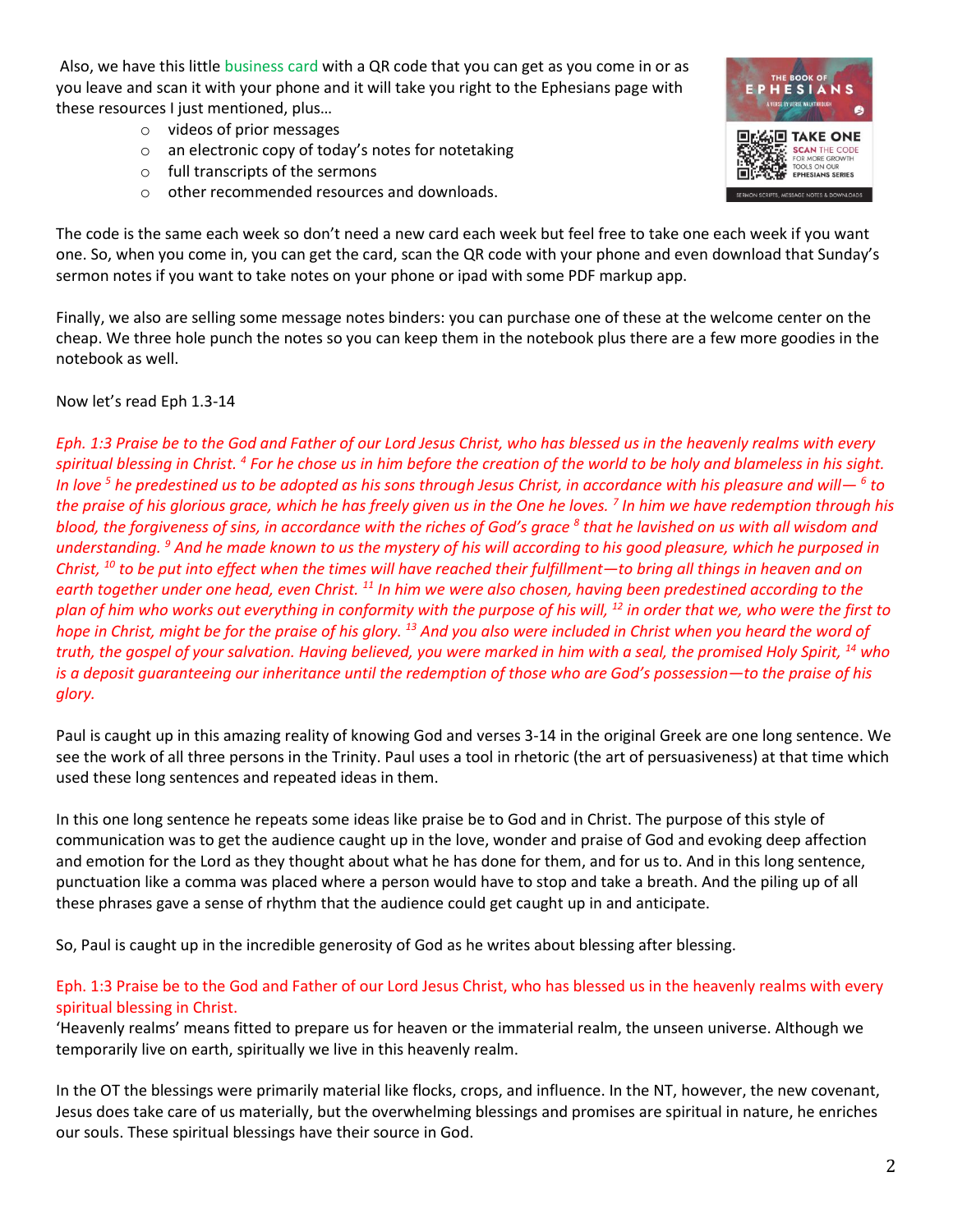And he enumerates these blessings that follow, these benefits or enrichments as a result of our being in Christ.

In Christ is so pervasive to our being it's like the air that we breath. We breathe it. It is necessary for life. And we live in it as well.

Verses 4-14 amplify verse 3. He begins with past blessings.

<sup>4</sup> For he chose us in him before the creation of the world to be holy and blameless in his sight. In love <sup>5</sup> he predestined us Before the creation of the world, God had determined that all who believed on his Son should be saved. This plan was no after-thought or an arbitrary choice by God, not some celestial dice throwing or a heavenly roulette wheel. In fact, it was based on his perfect love. The focus is not so much on the who, but to what is one predestined.

Hang on a moment until I share the complementary truth of free will.

God's plan of choosing was a perfectly thought-out plan, a perfect design coming from a perfect God. *Us* is every person throughout eternity who has repented and placed their faith in Jesus. There is no indication of any dislike toward those not chosen. It was the plan God chose to maximize the number of people who go to heaven after they die.

Chose is a word that means to select something. It has the idea of kindness or favor involved, imparting benefits on the ones chosen.

## Predestination

# **PREDESTINATION**

- 1. Calvinism
- 2. Arminianism

John 7.17 If anyone chooses to do God's will, he will find out whether my teaching comes from God or whether I speak on my own.

Bible believing, God loving people differ in their views on such things as the end times and the sovereignty of God (election, predestination) vs man's free will to choose or reject God.

I want to give you a **brief** overview of these two streams of belief, God's sovereignty and man's freedom.

Scholars generally use these two labels to describe these two somewhat contrasting belief systems.

In general, **Calvinism** or reformed theology emphasizes the sovereignty of God. John Calvin was a French theologian who lived in the mid 1500's is the most well-known biblical scholar. This view was, as you figured out, named after him. We just read a verse and there are a couple more in this passage about predestination, God's choosing, his sovereignty.

**Arminianism** emphasizes man's free will to choose or reject God and was named after Jacobus Arminius a Dutch theologian who lived in the late 1500's. John Wesley, the founder of Methodism in the 1800's would be the most wellknown Arminian.

Here is a key verse about man's free will to choose.

John 7.17 If anyone chooses to do God's will, he will find out whether my teaching comes from God or whether I *speak on my own.*

Here are two verses that show the contrast, both the words of Jesus.

John 6.44 "No one can come to me unless the Father who sent me draws him,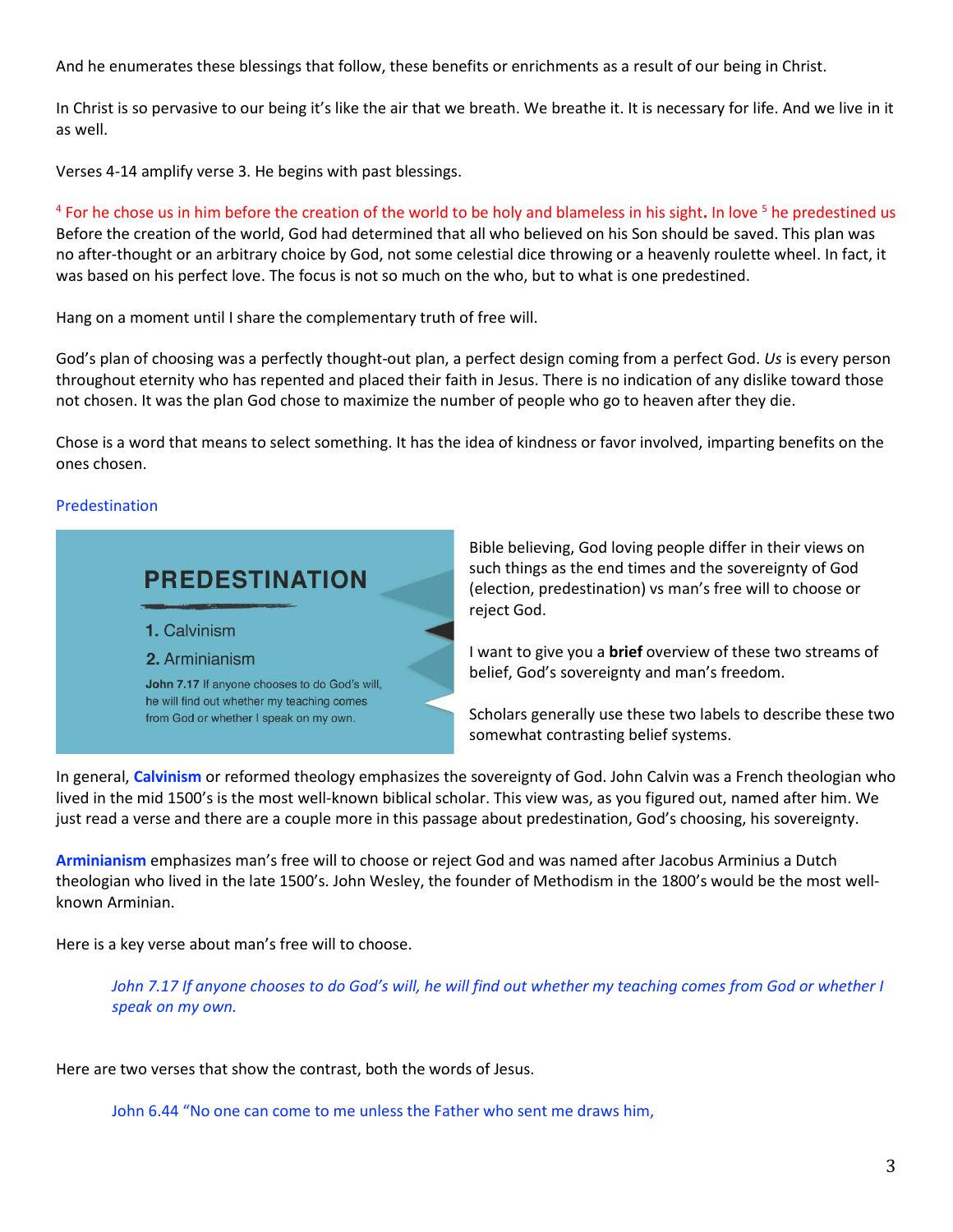## This speaks to God's sovereignty of drawing people to Himself. John 5.40 yet you refuse to come to me to have life.

This one speaks of man's refusal of that.

Each emphasizes one over the other. The Bible tell us that God is sovereign, he chose, and at the same time man must choose and can refuse to follow Jesus. How can the two exist together? These two contrasting, true beliefs are what is called an antinomy, an apparent contradiction. Both views attempt to explain their particular viewpoint.

One scholar, John Stott says, *"Why do people not come to Jesus? Is it that they cannot? Or is it that they will not? The only answer which is compatible with His own teaching is, 'Both, even though we cannot reconcile them."*

Calvinism places the emphasis on God's sovereign choice. We see that biblical idea in these verses today. Arminianism places the emphasis on our decision to choose or reject God that we see in other bible passages.

So, no matter your view, remember that nobody has the corner on these ideas and guard against labeling others or having extreme, unhealthy view of these ideas.

So, Blessing 1: God chose us in Christ because of His love, grace, and mercy. to be adopted as his sons through Jesus Christ, in accordance with his pleasure and will-



What comes to your mind when you think of adoption? It is a beautiful thing.

When a child is adopted, they do nothing to get adopted. 100% of the work, effort, and cost is born by the parents who want to adopt that child. The orphan does not earn adoption nor perform to get it or pay for the privilege of it. The power and the reason for adoption are all bound up in the heart of the parents to be.

Our adoption is all bound up in the gracious heart of a loving heavenly father.

Every person who places their faith in Jesus is adopted into his family. God wanted you. And if you are far from God now, God wants you to be in his family. You come into His family through repentance and faith in Jesus' work on the cross and his resurrection.

How special it is for an adopted child, as they get older, to understand what adoption meant, that someone loved them so much that they someone else paid a great price to bring them into their family with all the rights and privileges that a natural born child would have.

In Roman days, when the NT was written, a wealthy person would pick someone if he didn't have an heir and when he adopted him or her, they

- instantly became an heir to his riches,
- all the adoptee's debts were paid,
- they were given a new name
- and the newly adopted child had an obligation to honor and please their new father.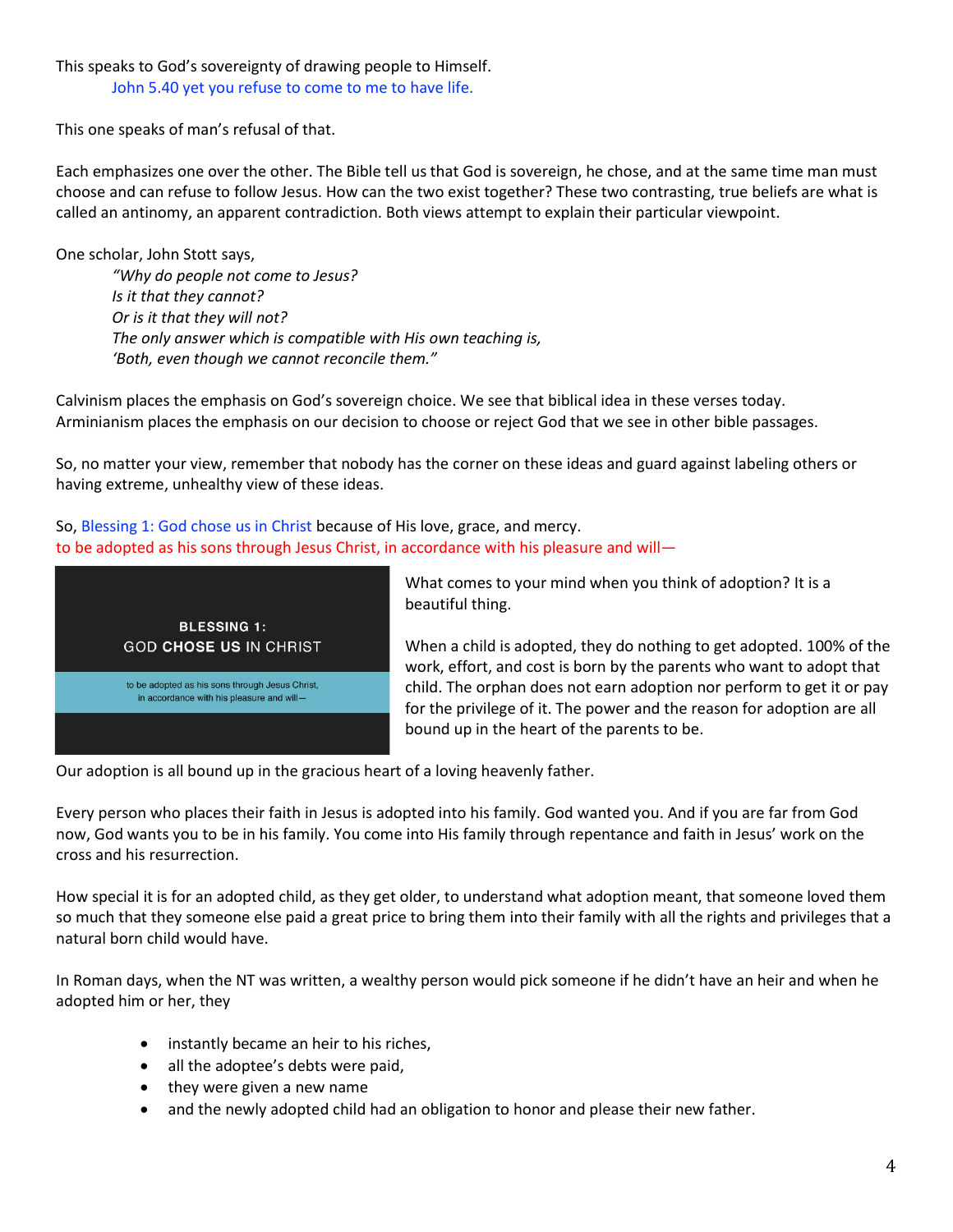Today parents will literally go to the end of the earth to adopt. Why? Out of love.

By the same token on a much large scale, God went to the unfathomable length of sending his son Jesus to earth to go to a cross to pay for our sins and then to be raised from the dead to give us life eternal. Our adoption is a very **costly** thing.

If you are a Christian, God picked you. He adopted you.

I used to play this game with my kids, and I said, like with Josh say, if I lined up all the little boys in the whole world and I could only pick one, who would I pick. Josh would say, Me!

Blessing 2: God adopted us in Christ into His forever family. 7 In him we have redemption through his blood**,** 



The key concept is redemption with three attendant blessings: forgiveness, lavish grace, and spiritual discernment. Redemption is the cause and these three are the results.

Redemption comes from the word ransom. It was used to describe ransoming someone who was say a prisoner of war or a slave or freeing someone from the penalty of death. In every case of a ransom, the person being ransomed was powerless to liberate themselves. They did not have within themselves the ability to pay whatever was required.

Jesus did this for us. We were helpless to deal with our bondage to sin and the penalty of it which was eternal separation from God. He liberated us, redeemed us by the ultimate price, his life.

# Blessing 3: God redeemed us in Christ.

#### the forgiveness of sins, in accordance with the riches of God's grace



Forgiveness is the idea of losing someone from what binds him and includes the idea of sending it away, like what happened in the sacrificial system of the OT.

*Leviticus 16:20 "When Aaron has finished making atonement for the Most Holy Place, the Tent of Meeting and the altar, he shall bring forward the live goat. <sup>21</sup> He is to lay both hands on the head of the live goat and confess over it all the wickedness and rebellion of the Israelites—all their sins—and put them on the goat's head. He shall send the goat away into the desert in the care of a man appointed for the task. <sup>22</sup> The goat will carry on itself all their sins to a solitary place; and the man shall release it in the desert.*

This is where we get the word scapegoat. Jesus took upon himself all our sins and if we place our faith in him, he forgives us of all sin. How much?

## *Psalm 103.12 He has removed our sins as far from us as the east is from the west.*

How far is the east from the west? The distance is so great it is incomprehensible. Your and mind deepest, grossest, harshest, despicable, little, or big sins have been forgiven that much because God's grace is limitless.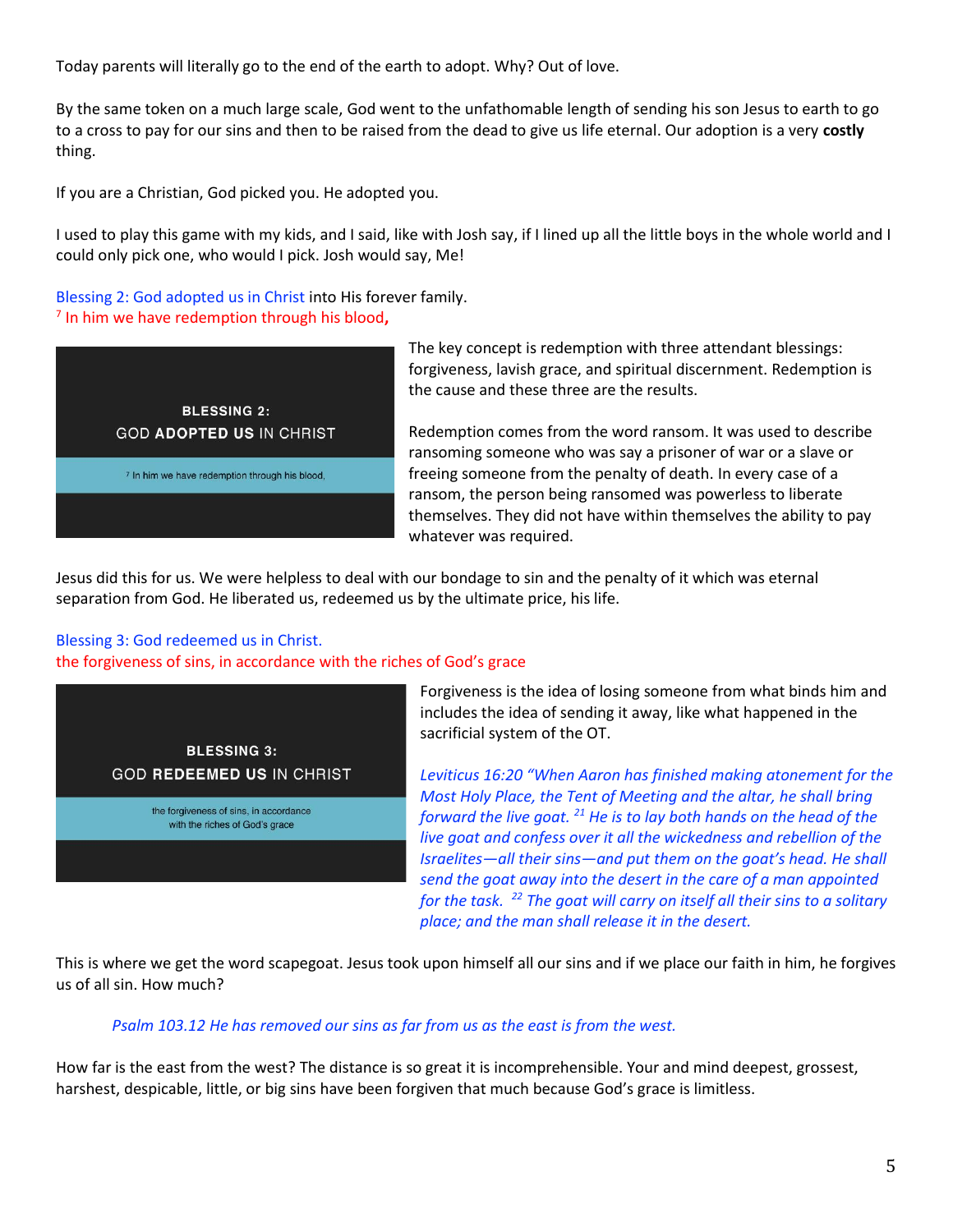# Blessing 4: God forgave us in Christ. <sup>8</sup> that he lavished on us with all wisdom and understanding



I don't believe that wisdom and understanding refer to God's wisdom, although some bible scholars believe that. I believe it refers to another blessing. Wisdom is the knowledge to be able to see into the heart of things, see things as they really are.

Understanding is the insight that leads to right action, practical knowledge. So together, God has given us in Christ, through redemption, the ability to know what is right and true and to act upon it correctly, insight into life and spiritual realities and the understanding on how to wisely live out that insight.

One of these crucial pieces of knowledge is how things will turn out in the end, which we have seen in our study of Revelation.

# <sup>10</sup> when the times will have reached their fulfillment—to bring all things in heaven and on earth together under one head, even Christ.

Jesus wins. He restores God's creation through a new heaven and new earth. He vanquishes evil and satan. Everything will be made whole and be ordered under the headship of Jesus as king of kings and Lord of Lords. All the redeemed and everything material and spiritual will be united in Christ.

So, in Christ we have wisdom and knowledge and insight into what really matters and wisdom for day to day living.

# Blessing 5: God gave us spiritual insight in Christ.

This one relates to blessing 6.

 $13$   $\ldots$  Having believed, you were marked in him with a seal, the promised Holy Spirit,  $^{14}$  who is a deposit guaranteeing our inheritance until the redemption of those who are God's possession—to the praise of his glory.



None of these blessings could happen without the work of the Holy Spirit who brings about our union in Christ and inclusion into His Body and wisdom into all truth.

I've shared before that a seal was placed on a document to indicate i's authenticity and ownership. Paul adds a component by calling the Holy Spirit a deposit. In this culture the term was a commercial one meaning a first installment.

A businessperson would make a deposit assuring the vendor that they would pay the full amount in the future. So, Paul sees the Holy Spirit as the first installment of the blessings we will receive.

If the Holy Spirit and the power and the peace and the strength and the comfort and wisdom He gives us is just a down payment, a first installment of the eternal blessings we will receive, how great they must be. So, the life in the spirit now is just a foretaste of what it will like in heaven.

In heaven the treasures we will experience are beyond imagination. The Holy Spirit is the one who gives us the assurance of our salvation and the assurance that heaven will be our ultimate home. The Holy Spirit applies to our lives all the work that God has done Christ to our lives so that we receive all these spiritual blessings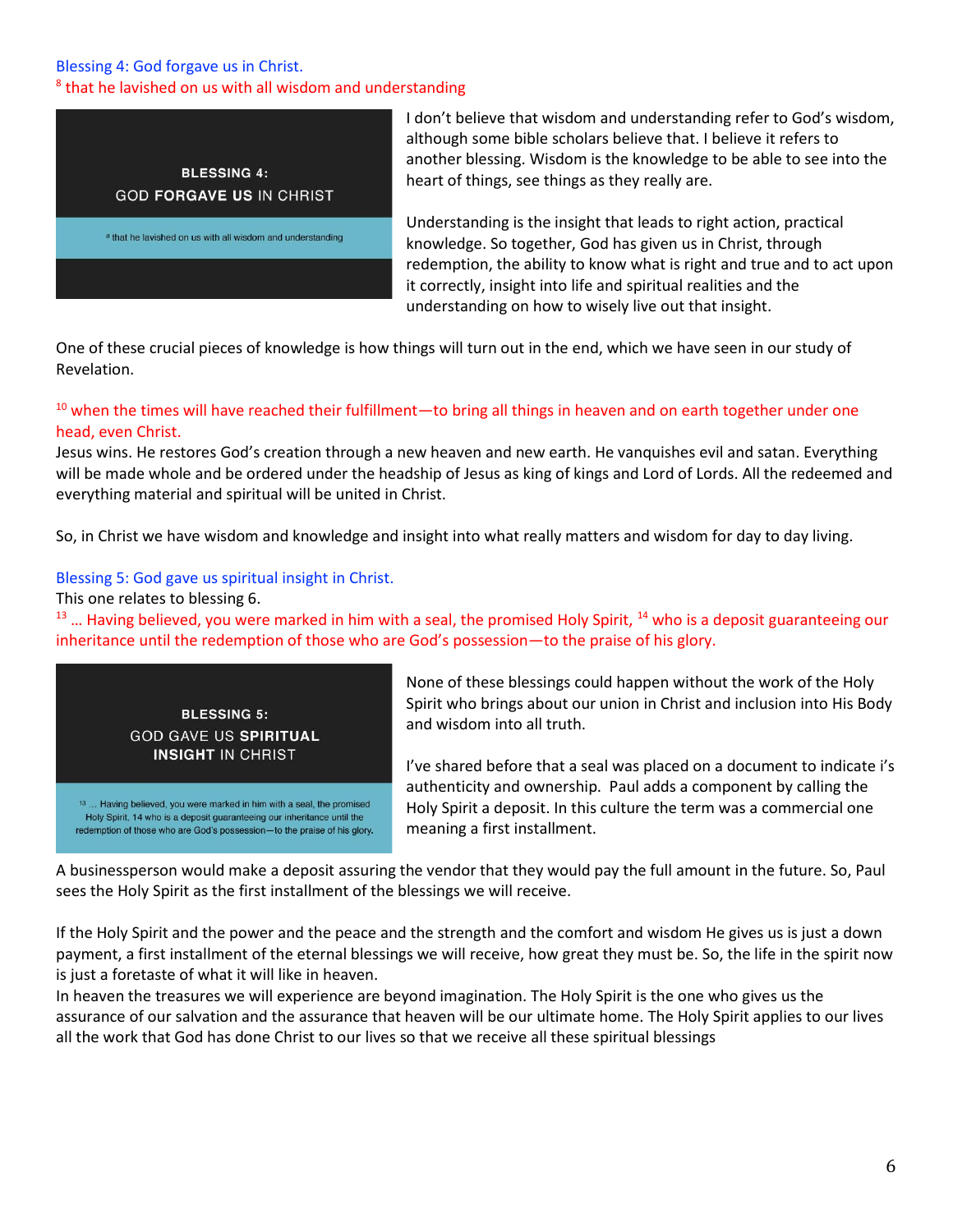

Notice *'in Christ'* is common for them all. It's a crucial concept in the book of Ephesians.

What does 'in Christ' mean (Hughes)

- 1. Radical transformation. We are fundamentally new, alive in a different way, radically reoriented to internal righteous verses the worlds standard of external righteousness which radically changes our conduct.
- 2. Dynamic of unity of every believer with the Body of Christ. There is a profound oneness with Jesus and every other believer. Our oneness with him is even described as our being seated with Him in the heavenly realms.

What should we do in light of these incredible blessings?

Remember the Big idea: God's multiple blessings of our being 'in Christ' (6 in this passage) should motivate us to respond in 2 tangible ways

This passage gives us the clues.

*4 For he chose us in him before the creation of the world to be holy and blameless in his sight*



Response 1. Live a life worthy of your calling: wholesome, righteous, and winsome.

To be holy means to be set apart for God to reflect his purity in our attitudes and actions.

It means a believer is different from other people, not in a prideful or an elite, "I'm holy so I'm better than you." Rather is it a distinctiveness about our spirit, or words, our actions that should set us apart.

Blameless is a word used for sacrificial animals in the Jewish sacrificial system. If any blemish was found that animal could not be used as a sacrifice. Only the best was fit for God. So blameless for us means that we offer our best to God in every area of life, work, relationships, use of our money, our home and family life. God gets our best.